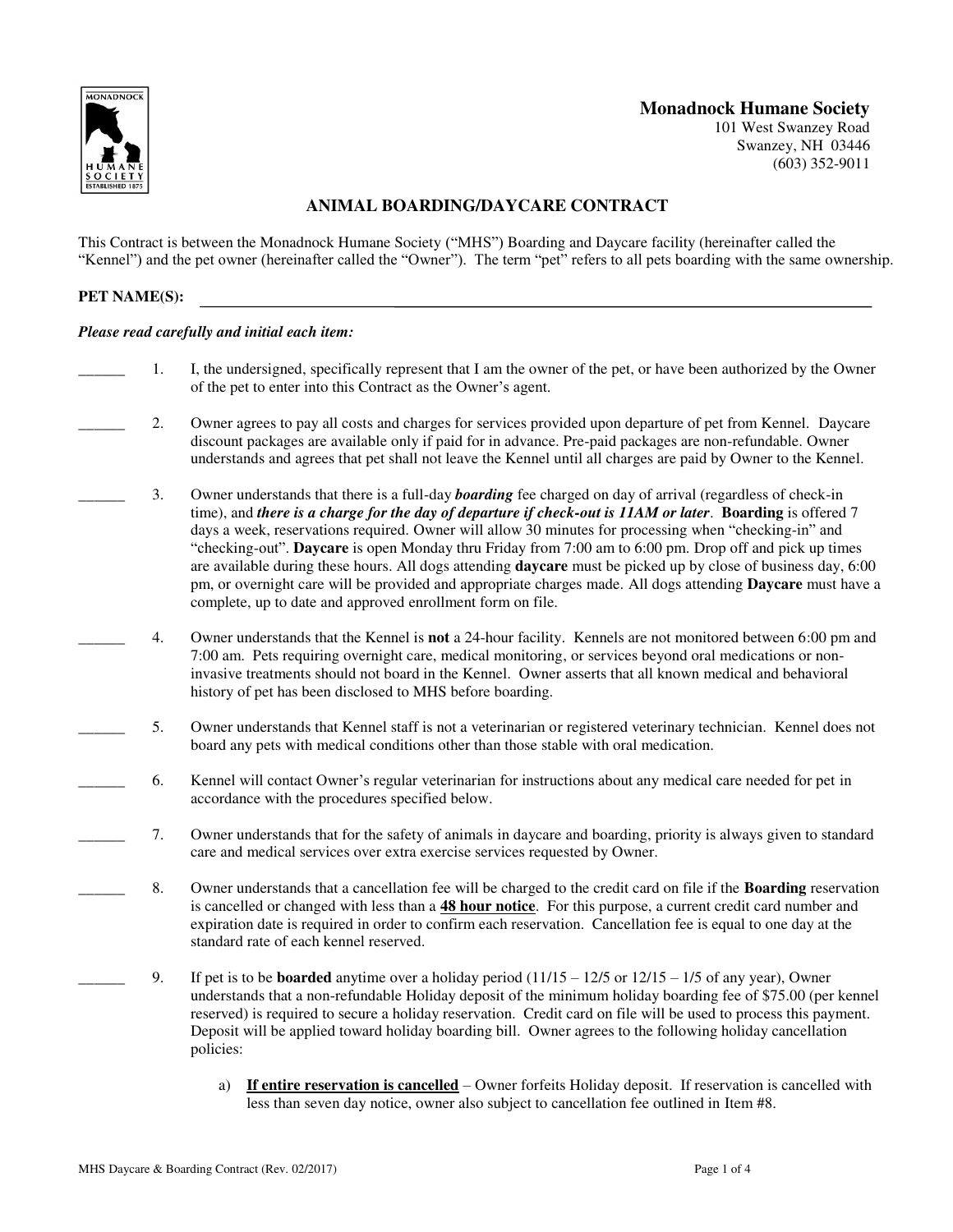- b) **If only a portion of reservation is cancelled with less than seven day notice (late check-in, early check-out, etc.)** – Owner will be charged a cancellation fee equal to the number of days deleted from reservation, not to exceed the amount of the Holiday deposit *for each kennel reserved*.
- \_\_\_\_\_\_ 10. Owner understands that extra charges may be added to the bill at discretion of management for special handling or treatment that is above and beyond routine care. Special handling is defined as services beyond our standard daycare/boarding care due to behavior (aggression), health (need to sling-walk or take outside more frequently, etc.) or items that were not considered in the standard boarding/daycare rate. Owner agrees to pay all such charges.
- \_\_\_\_\_\_ 11. All pets entering Kennel must be clean and parasite/flea free. If this is not the case, the pet(s) will be treated at the Owner's expense, not to exceed \$25.00, with a topical and/or oral treatment unless client has listed a medical reason not to do so.\* Pets with fleas or internal parasites will not be allowed in common play areas until 24 hours after medical treatment has been applied.

\*My pet cannot receive the following flea or deworming treatment (list all that apply):

\_\_\_\_\_\_ 12. Kennel shall exercise due and reasonable care for the pet while boarding/daycare. Owner releases Kennel from, and waives all claims and liability against Kennel for or attributable to, injury or illness of pet. Owner agrees that Owner shall be solely responsible for any and all acts and behavior of said pet while it is in the care of Kennel. This includes damage to kennel structure and/or Kennel property.

\_\_\_\_\_\_\_\_\_\_\_\_\_\_\_\_\_\_\_\_\_\_\_\_\_\_\_\_\_\_\_\_\_\_\_\_\_\_\_\_\_\_\_\_\_\_\_\_\_\_\_\_\_\_\_\_\_\_\_\_\_\_\_\_\_\_\_\_\_\_\_\_\_\_\_\_\_\_\_\_\_\_\_\_\_\_\_\_

- \_\_\_\_\_\_ 13. Owner represents that pet is healthy and has not displayed signs of or been exposed to any known communicable disease within the thirty-day period immediately prior to boarding/daycare. Upon admission, all dogs must be free from any condition that could potentially jeopardize other guests. Dogs that have been ill with a communicable condition in the last 30 days will require veterinarian certification of health to be admitted or readmitted. Owner agrees to disclose to Kennel all known medical conditions and/or behavior problems that might affect pet's care prior to check-in. Owner shall inform Kennel of any changes in pet's condition and behavior at or prior to check-in for all subsequent boarding/daycare stays.
- \_\_\_\_\_\_ 14. Kennel specifically requires all pets be vaccinated against communicable diseases at least two weeks prior to boarding or daycare. Required canine vaccines are Rabies, DHPP and Bordetella. Feline vaccines required are Rabies and FVRCP. First time rabies, for both canine and feline, must be given at least 30 days prior to scheduled boarding and daycare dates. Kennel reserves the right to refuse admittance to any pet that shows signs of illness or that does not meet Kennel vaccine requirements. Despite these precautions, Owner acknowledges that Owner's pet will be in an environment with other pets during boarding/daycare, and understands that any pet may harbor and spread a communicable disease. Kennel advises Owner to discuss risks and benefits of boarding/daycare and available vaccines, other than those required by Kennel, with pet's veterinarian. Owner releases Kennel from, and waives all claims and liability against Kennel for, all losses, damages, costs and expenses arising out of or in connection with any communicable disease contracted by Owner's pet during boarding/daycare.
- 15. Owner understands and agrees to abide by Kennel's vaccine policy at all times.
	- \_\_\_\_\_\_ 16. Owner understands that if pet is not picked up within 14 calendar days after the day pet(s) is scheduled for pick-up, pet shall be deemed abandoned. Owner shall remain liable for all boarding/daycare fees. Pet(s) will be turned over to the Monadnock Humane Society. (NH RSA sections 437:18, 437:19, and 437:20).
	- 17. Owner releases Kennel from, and waives all claims and liability against Kennel for, damage to, or loss of, personal equipment or belongings provided by Owner for pet while the pet is boarded/daycare. Owner agrees to limit personal belongings brought with pet(s) to five items or less per pet. No breakable items are allowed in Kennel (i.e. glass, ceramic bowls, etc.). *Items not taken home at check-out will be donated if not picked up within 2 weeks of check-out date.*
	- \_\_\_\_\_\_ 18. Owner understands that Kennel reserves the right to refuse service at its discretion. Kennel does not board/daycare animals with behavior problems that are deemed a safety risk to staff, other boarding/daycare pets, or itself. All dogs attending *Daycare* must be non-aggressive and not food or toy protective. Owner certifies that their dog has not harmed or shown any aggressive or threatening behavior toward any person or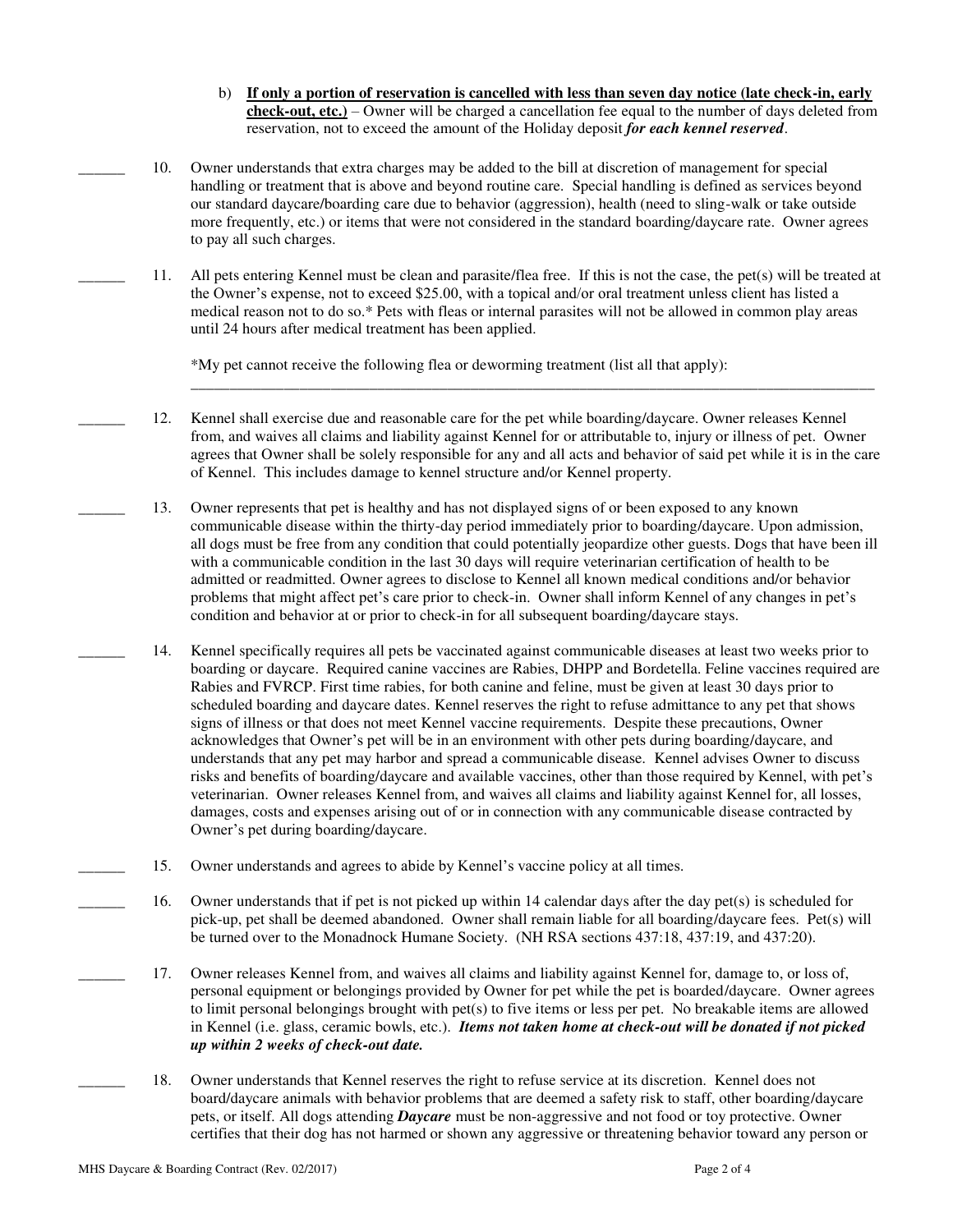other dog. Puppies at least 4 months of age are allowed at daycare as long as the dog meets all of the daycare requirements. All dogs over the age of 7 months attending daycare must be spayed or neutered. Owner understands their dog will be spending time with other pets and the safety and health of all animals is our main concern. Although dogs are under constant supervision, your dog may still acquire an occasional nip or scratch.

- \_\_\_\_\_\_ 19. This contract contains the entire agreement between the parties. All terms and conditions of this contract shall be binding on the heirs, administrators, personal representatives, and assigns of the Owner and Kennel.
- \_\_\_\_\_\_ 20. Any controversy or claim arising out of or relation to this Contract, or the breach thereof, or as the result of any claim or controversy involving the alleged negligence by any party to this Contract, shall be settled by binding arbitration in accordance with the rules of the American Arbitration Association, and judgment upon the award rendered by the arbitrator may be entered in any Court having jurisdiction thereof. The arbitrator shall, as part of his award, determine an award to the prevailing party of the costs of such arbitration and reasonable attorney's fees of the prevailing party.

## \_\_\_\_\_\_ 21. **HAS YOUR PET EVER BITTEN ANY PERSON OR ANIMAL (circle one)? YES NO**

**If YES, please explain:** 

### **Monadnock Humane Society Boarding/Daycare Medical Treatment**

In addition to the Boarding/Daycare Contract items pertaining to medical treatment, in the event that medical evaluation is necessary during boarding, MHS Boarding/Daycare will follow these procedures to provide your pet with appropriate medical attention.

22. In the event that medical attention is needed, MHS Boarding/Daycare will make reasonable effort to contact Owner or Owner's designated emergency contact. In the event that none of said emergency contacts are reachable, MHS Boarding/Daycare will contact your veterinarian and will act on your veterinarian's advice to do whatever treatment is necessary to act in your pet's best interest until we are able to get in touch with you. In the event of emergency, Kennel should contact:

|                                     | 10.11<br><br>_____                                    |                                                                   |
|-------------------------------------|-------------------------------------------------------|-------------------------------------------------------------------|
| At<br>_____________________________ | UN<br>_______________<br>___________<br>____<br>_____ | $\mathbf{C}$<br>THIT III PHUIN<br>___________<br>______<br>______ |

Pet's veterinarian is  $(\text{name of hospital}).$ 

PLEASE CHOOSE **ONE** OF THE FOLLOWING OPTIONS AND/OR WRITE SPECIAL INSTRUCTIONS BELOW:

A. Provide treatment for my pet NOT to exceed \$

B. Provide whatever treatment is necessary to care for my pet. I authorize the veterinarian and/or emergency contact to make all medical and financial decisions. I agree to be responsible for all costs and charges associated with this reasonable treatment.

*Special instructions:*